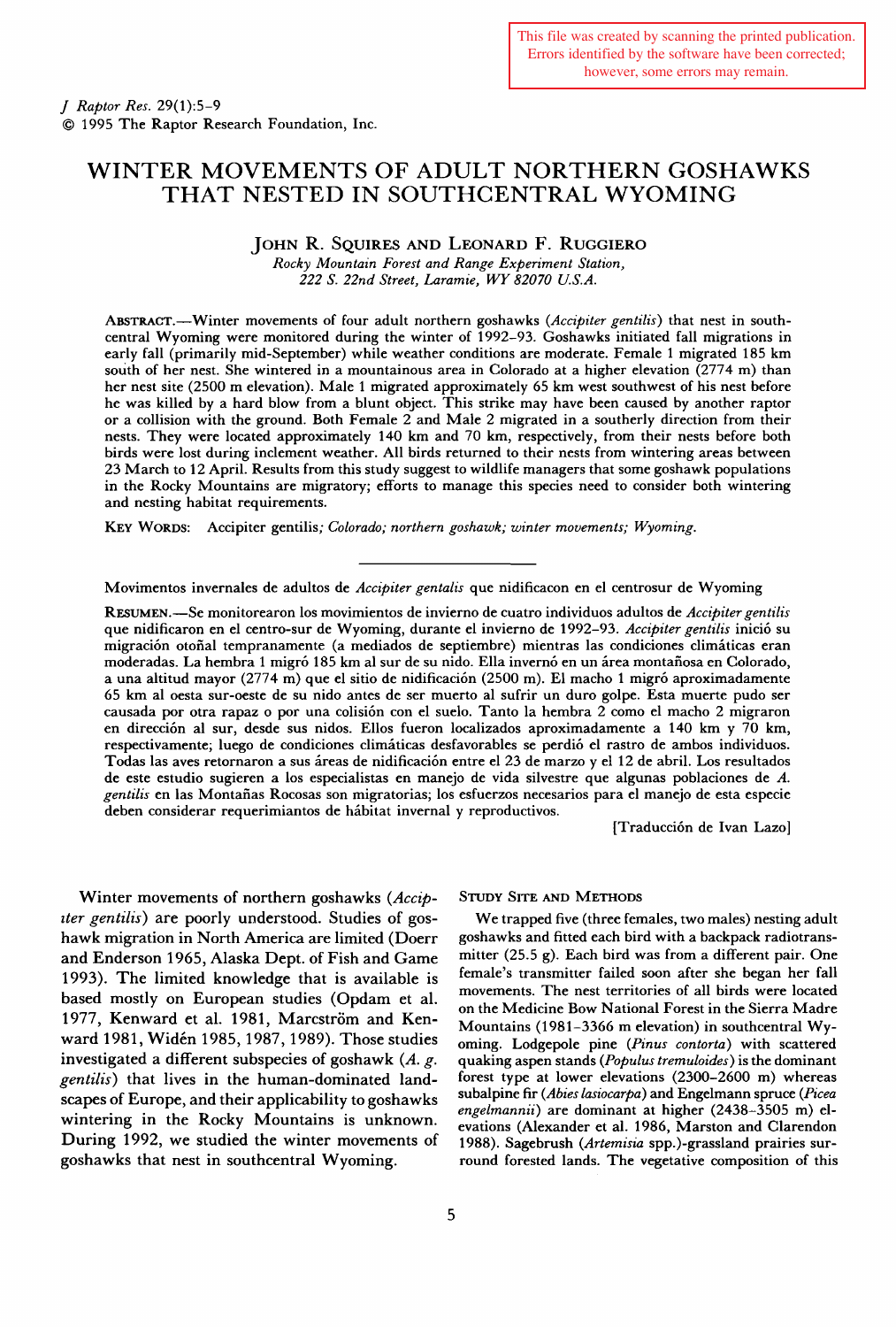area is described in detail in Alexander et al. (1986). The climate on the study area is montane with precipitation ranging from 81 em at 2440 m to 122 em at 3350 m (Marston and Clarendon 1988). At lower elevations approximately 50% of precipitation is snowfall compared to 75% at higher elevations.

Nesting birds were trapped using a live great horned owl *(Bubo virginianus)* as a lure with a dho-gaza erected within 1 m of the lure (Beebe and Webster 1976, Rosenfield and Bielefeldt 1993). Goshawk movements were monitored from fixed-wing aircraft. Radio signals were detected using a scanning receiver (Telonics, Mesa, AZ) with antennas mounted on each wing. Flights were conducted an average of 3.5 d apart ( $N = 38$  interflight times, range 1-10 d) between 18 August through 24 December; they were conducted an average of 11.8 d apart ( $N = 14$ ) interflight times, range 1-33 d) between 24 December and 9 June. When birds were located, the aircraft circled at approximately 150m above the ground while coordinates of the relocation were determined using the airplane's LORAN navigational system. Only the bird's general movements were needed for this study so the accuracy of relocations was not determined. Habitat characteristics were not quantified at bird relocations, but general forest types were noted from the aircraft.

## RESULTS AND DISCUSSION

Female 1 left her nest area between 26 August and 1 September, approximately 50 dafter her young fledged. On 2 September she was relocated approximately 65 km south of her nest near Steamboat Springs, Colorado (Fig. 1). The bird remained in this general vicinity from 2 September to 27 October. The forest vegetation of this stop-over area was primarily aspen with scattered spruce fir and lodgepole pine groves. A snowstorm between 3-9 November that deposited approximately 28 em of snow (Steamboat Springs, CO weather station, National Oceanic and Atmospheric Administration 1992a) apparently caused the bird to move further south. On 4 November, Female 1 was relocated approximately 70 km to the south at an elevation of 3048 m. She continued south and spent the entire winter (8 November 1992 to 12 March 1993) on forested lands between Rifle, Colorado and approximately 48 km to the east near Glenwood Springs, Colorado. The elevation of this area ranged from 2590-2960 m; the dominant forest-cover type of her wintering area was aspen with mixed conifer stands. On 12 March 1993, she was still in the Glenwood Springs area. We were unable to document her return travel route but we did relocate the bird near her 1 992 nest on 23 March 1993.

Female 2 was relocated during six flights between 18 August to approximately 6 September in her nest area. On 10 September she moved approximately 6 km south into a drainage; between 10-28 September she was relocated in the same area seven additional times. On 2 October, she was relocated 28 km south of her nest, and by 14 October she was relocated in a mountain range approximately 140 km south of her nest (Fig. 1). The forest in this area was large contiguous blocks of spruce-fir and lodgepole pine stands. She was relocated during six flights in this same area through 27 October. The same snowstorm from 3-9 November that may have caused Female 1 to move south presumably also caused Female 2 to move from this mountain range. When conditions permitted, forested lands within approximately 40 km of the bird's last location were searched during three subsequent flights (4, 6, 8 November); this bird was never relocated during the remainder of the winter. On 13 March 1993, Female 2 was relocated near the Wyoming-Colorado border approximately 40 km south of her nest area. The radio signal suggested she was flying, presumably migrating back to her nesting territory. She was observed back at her nest area on 4 April.

From 18 August to 6 September, Male 1 was relocated during six flights in its immediate nest area. From 8 September through 12 October, this bird continued to associate with the nest area but the 13 relocations obtained during this period suggested his movements were more extensive, frequently ranging 5-10 km from the nest. Twelve surveys between 15 October to 25 November, indicated that Male 1 shifted his primary activity area south approximately 8 km. The forest vegetation of this use area was primarily mixed aspen and lodgepole pine. On approximately 30 November, this male began moving west southwest along a river drainage (Little Snake River) near Baggs, Wyoming (Fig. 1). From 1 December through 24 December, Male 1 was relocated during five surveys along the same drainage approximately 10 km west of Baggs, Wyoming in an area approximately 65 km from the bird's nest. Dominant vegetation along this river consisted of small groves (approximately 3 ha) of cottonwood *(Populus* spp.) surrounded by open sagebrush-wheatgrass prairies.

On 24 December, the carcass of Male 1 was recovered in open sagebrush habitat approximately 40 m from the nearest cottonwood grove. A necropsy by the Wyoming State Veterinary Laboratory, Laramie, Wyoming, revealed the bird was killed by a very hard blow from a blunt object. There was acute hemorrhaging under the right wing. Ribs on both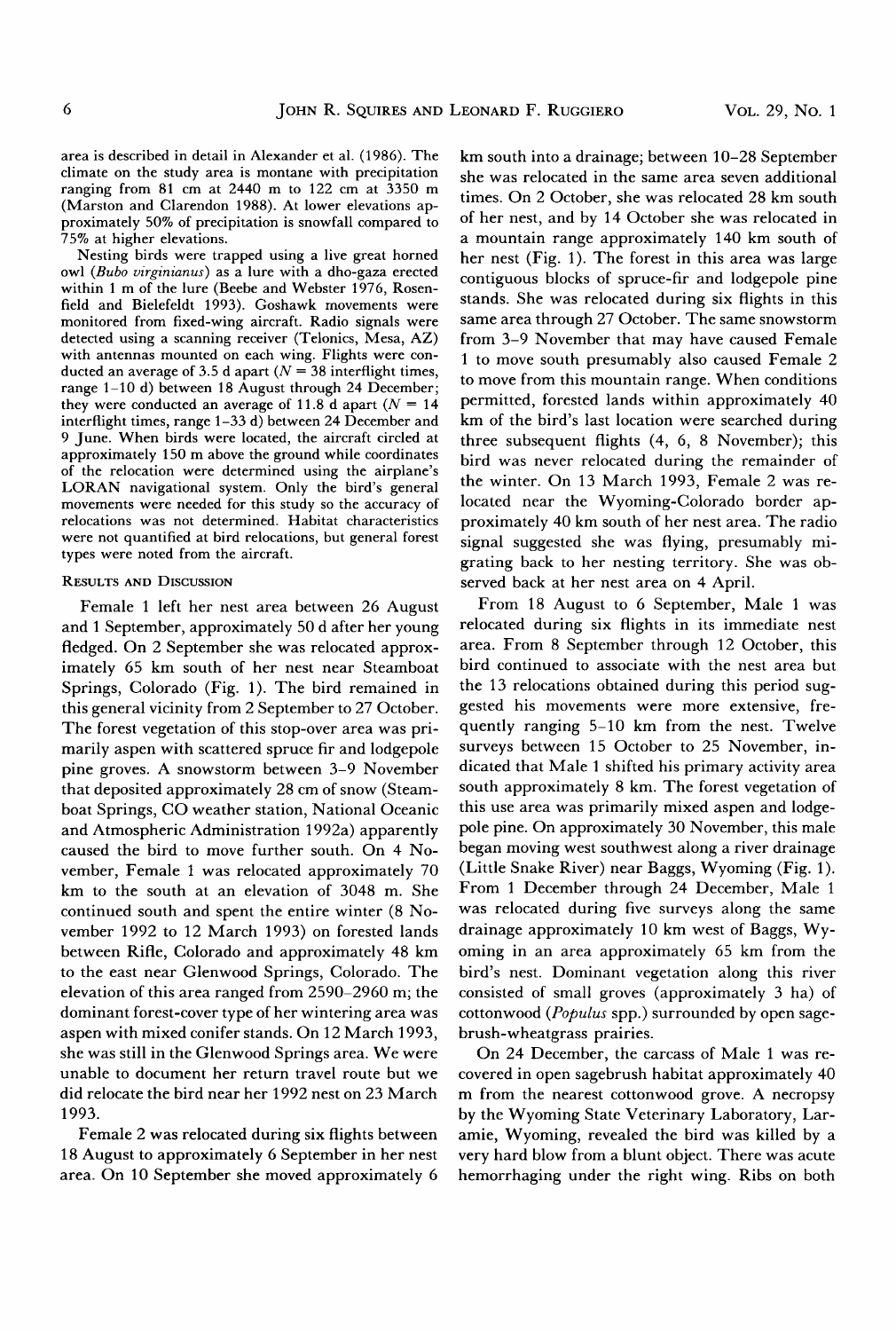

Figure 1. Winter movements of adult northern goshawks that nested (from four separate pairs) on the Medicine Bow National Forest, Wyoming ( $N =$  number of relocations,  $\triangle =$  may equal more than one relocation).

sides were broken and one punctured the right ventricle of the heart. The bird's neck was also broken. Both golden eagles *(Aquila chrysaetos)* and bald eagles *(Haliaeetus leucocephalus)* are abundant in this area and peregrine falcons *(Falco peregrinus)* and gyrfalcons (F. *rusticolus)* winter in Wyoming (Wyoming Game and Fish Dept. 1992). Possibly, a strike from one of these raptors was responsible for this mortality but the carcass was not eaten and talon marks were not present. It is also possible the bird collided into the ground. There were no obstructions (trees, powerlines) in the recovery area except for sagebrush that are less than 50 em tall.

Male 2 was relocated three times between 18-28 August in its general nest area. On 2 September, he was relocated approximately 17 km south of its nest. The next survey on 4 September was conducted in inclement weather and the bird had returned to its nest area. On 6 September, the bird was relocated 13 km south of the nest and was apparently beginning its winter migration. On 10 September, Male 2 was relocated 70 km south of its nest in a wilderness area in Colorado (Fig. 1). The bird was near a high alpine lake at an elevation of 3316 m. We were not able to locate this bird again throughout the remainder of the winter. In the spring  $(12$  April 1993),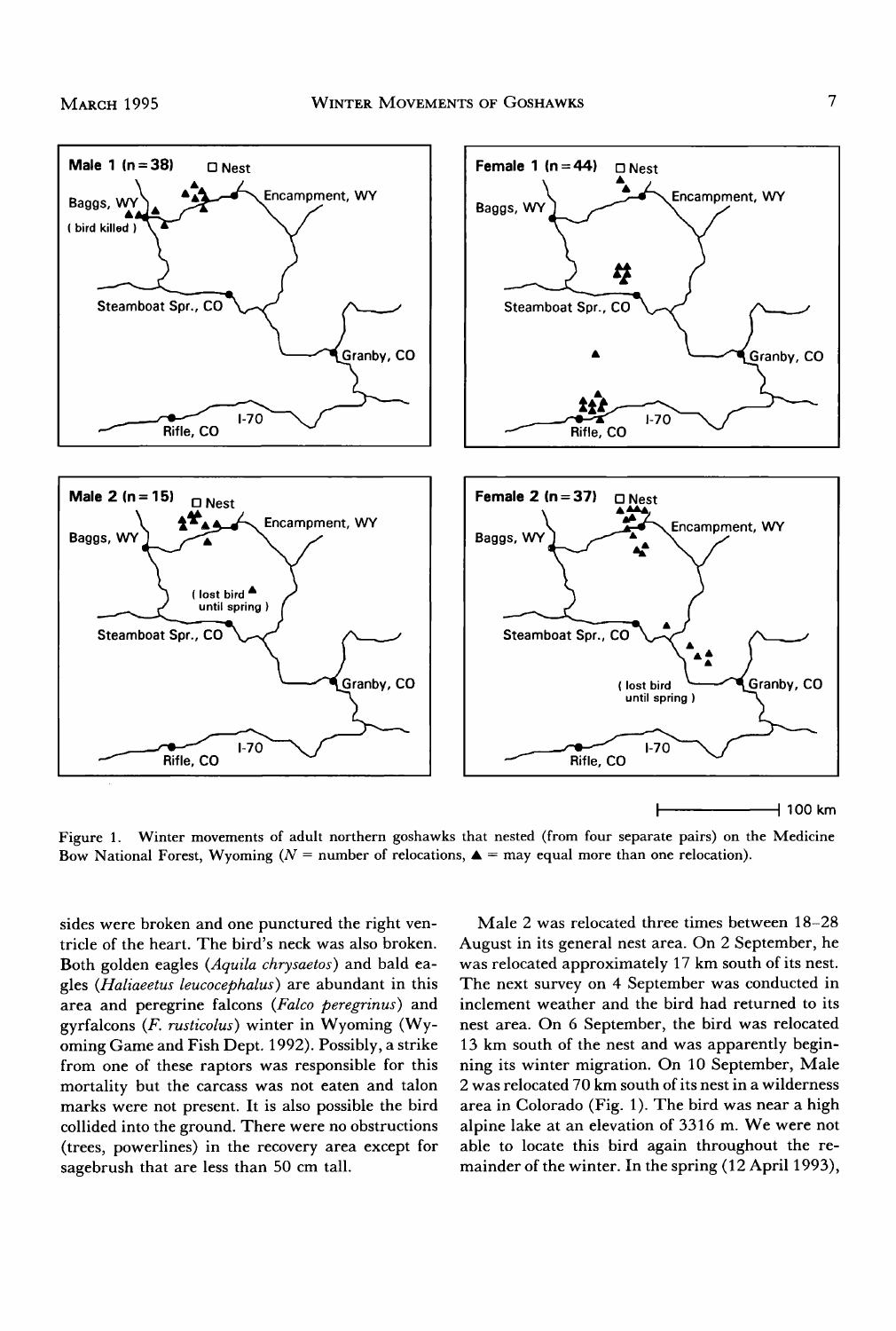Male 2 was relocated approximately 10 km from the previous year's nest site and remained on the forest throughout the spring until his radio failed.

We searched extensively for the two birds (Female 2, Male 2) which we lost during their fall migration. During a 16-hr flight conducted over a 2-d period, we searched all major mountain ranges in Colorado, extending as far south as Santa Fe, New Mexico, for the lost birds. Mountain ranges were searched from an elevation of approximately 4270 m; this elevation enabled us to receive signals from approximately 80 km if the birds were approximately lineof-sight from the airplane. No birds were located during this flight. Although it is possible that the lost birds remained in northern Colorado in topography that blocked radio signals, we think this is improbable given the frequency and number of flights that were conducted over this area throughout the winter.

Results from this study suggest that goshawks nesting in southcentral Wyoming migrate during the winter. Three of the four birds migrated in a primarily southerly direction, whereas one bird migrated west southwest. Our results also indicate that goshawks begin winter movements in early fall (primarily mid-September) while weather conditions are moderate. The average high temperature during September was 22.5°C and the average nightly low was 4.6°C (Saratoga, WY weather station, National Oceanic and Atmospheric Administration 1992b). Daily high temperatures were all above 17 .2°C. Precipitation only totaled 0.51 em for the month. Two birds (Female 1, Female 2) remained in areas along their migration route for up to several weeks before continuing their southerly movements. Inclement weather may have initiated continued migratory movements since both females moved in response to the same snowstorm. All birds returned to their nests from wintering areas between 23 March and 12 April. This suggests that logging, timber marking or other forms of human disturbance, in the Rocky Mountains, should be curtailed by early spring to avoid disturbing returning birds that may be involved in courtship and nest building.

It is puzzling why Female 1 would migrate 185 km south of her nest (2500 m elevation) and then winter in Colorado at a higher elevation (2774 m). Equally high elevations are available immediately adjacent to her nest. We were unable to determine prey abundance on wintering areas and it is unknown whether prey abundance may explain the movement patterns we observed. Further research is needed to determine the extent of winter migrations of goshawks that nest in the Rocky Mountains and to identify habitat characteristics that are important in their winter habitat selection. Although our sample size is small, these results suggest to wildlife managers that some goshawk populations in the Rocky Mountains are migratory; efforts to manage this species need to consider both wintering and nesting habitat requirements.

#### ACKNOWLEDGMENTS

We acknowledge J. Ramsey for his help trapping goshawks. We thank D. France, Rawlins, Wyoming, for providing safe and reliable monitoring flights. Support and cooperation were provided by the Rocky Mountain Region (Region 2) of the National Forest System.

## LITERATURE CITED

- ALASKA DEPARTMENT OF FISH AND GAME DIVISION OF WILDLIFE CONSERVATION. 1993. A summary of survey, radio-telemetry, and other results regarding goshawk field studies in southeast Alaska, Ketchikan Forest Raptor Study Final Report. USDA For. Serv., Regional Office, Juneau, AK U.S.A.
- ALEXANDER, R.R., G.R. HOFFMAN AND J.M. WIRSING 1986. Forest vegetation of the Medicine Bow National Forest in southeastern Wyoming: a habitat type classification. USDA For. Serv. Res. Paper RM-271, Rocky Mountain Forest Range Exper. Sta., Fort Collins, CO U.S.A.
- BEEBE, F.L. AND H.M. WEBSTER. 1976. North American falconry and hunting hawks. North American Falconry and Hunting Hawks, Denver, CO U.S.A.
- DOERR, P.D. AND J.H. ENDERSON. 1965. An index of abundance of the goshawk in Colorado in the winter. *Auk* 82:284-285.
- KENWARD, R.E., V. MARCSTRÖM AND M. KARLBOM 1981. Goshawk winter ecology in Swedish pheasant habitats. *]. Wild/. Manage.* 45:397-408.
- MARCSTRÖM, V. AND R. KENWARD. 1981. Movements of wintering goshawks in Sweden. *Swedish Wild/. Res*  12:1-36.
- MARSTON, R.A. AND D.T. CLARENDON. 1988. Land system inventory of the Medicine Bow Mountains and Sierra Madre Mountains, Medicine Bow National Forest, Wyoming. USDA For. Serv. Res. Paper MBNF-88-01. Medicine Bow National Forest, Laramie, WY U.S.A.
- NATIONAL OCEANIC AND ATMOSPHERIC ADMINISTRATION. 1992a. Climatological Data, Colorado. VoL 97(11). -. 1992b. Climatological Data, Wyoming. Vol.
- 101 (9-10).
- 0PDAM, P., j. THISSEN, P. VERSCHUREN AND G. MUKENS.